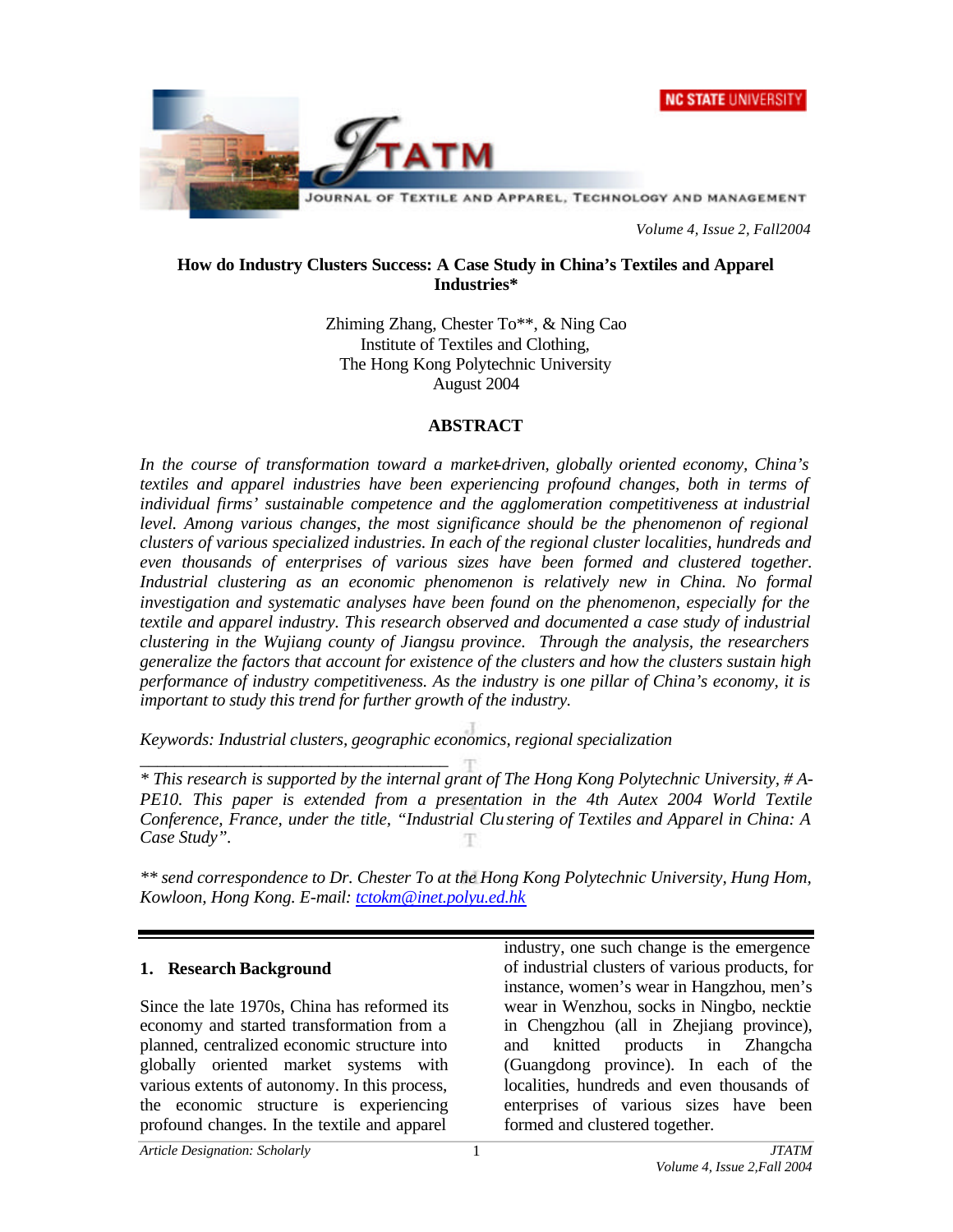Enterprises of related industries which serve the clustering enterprises are also located nearby. According to China National Textile Industry Council (CNTIC), there are now 19 such township industrial clusters of textiles and apparel, which altogether have a total output of RMB238 billion (nearly US\$30 billion), accounting for about one quarter of the total textile and apparel output of the country. About 1.81 million workers are employed in these clusters (CNTIC, 2003).

The phenomenon of industrial clustering of textiles and apparel has enormous significance. These clusters have helped strengthen in the international market the position of China, which is now the largest producer and exporter of textile and apparel products in the world. They have had significant impacts on the economic development of the localities, and on the economic geography of the country. They have helped create a large number of enterprises, entrepreneurs, and employment, which has important economic and social implications.

Although the importance of the phenomenon is it, not much research has been conducted. This paper is intended to fill in the gap to some degree, and to arouse the attention of the academic community, as well as  $\overline{d}$ business community, to this important development. The information provided is T thus of use to both researchers and to A industrialists.

# **2. Literature of Industrial Clustering**

M There is a large body of literature on industrial clustering observed in the developed countries and documented, perhaps, in the nomenclature of economic geographic, agglomeration/inordinate economy, or industrial districts. In the United States for example, the steel industry is concentrated in Pittsburg, the automobile industry is in Detroit, the financial industry in New York, and the textile industry in the North and South Carolinas. In recent years, the fast development of the high-tech

industry in the Silicon Valley has particularly attracted the attention of both the academia and the business community. Much research has been conducted, and there is a large body of literature on the phenomenon of industrial clustering.

Among several approaches discussing the spatial clustering phenomena, the cluster concept put forward by Porter (1990, 1998) has been particularly influential in business, government and academia in the past decades. Porter is well known for his study in this area. He associated the phenomenon of industrial clustering with the rationale of developing competitive advantages for firms. According to Porter, the competitive advantage of an industrial cluster is influenced by four interrelated determinants, graphically depicted as a 'diamond model': factor conditions, demand conditions, related and supporting industries, and firm strategy, structure and rivalry. Porter argues that the geographic concentration of rivals, customers and suppliers tends to amplify innovative ability and competitiveness in a cluster even further.

Krugman's work on economic geography has drawn the interest of economists to the idea of "increasing returns" to proximity in the form of clusters (Krugman, 1991; Krugman & Venables, 1990, 1996). Krugman's approach to regional agglomeration involves two basic concepts. First, there is the idea that regional specialization evolves for accidental reasons, and second, the notion that once these regions become established, they are sustained by the external scale economies.

Within the geography and spatial-planning literature, the interest in so-called new industrial districts arose primarily from observations of the spatial organization of production in several key industries such as the electronics industry in California and the clothing industry in northern Italy (Saxenian, 1994; Scott, 1992). Efforts were given to explaining contemporary location patterns of North American industries

T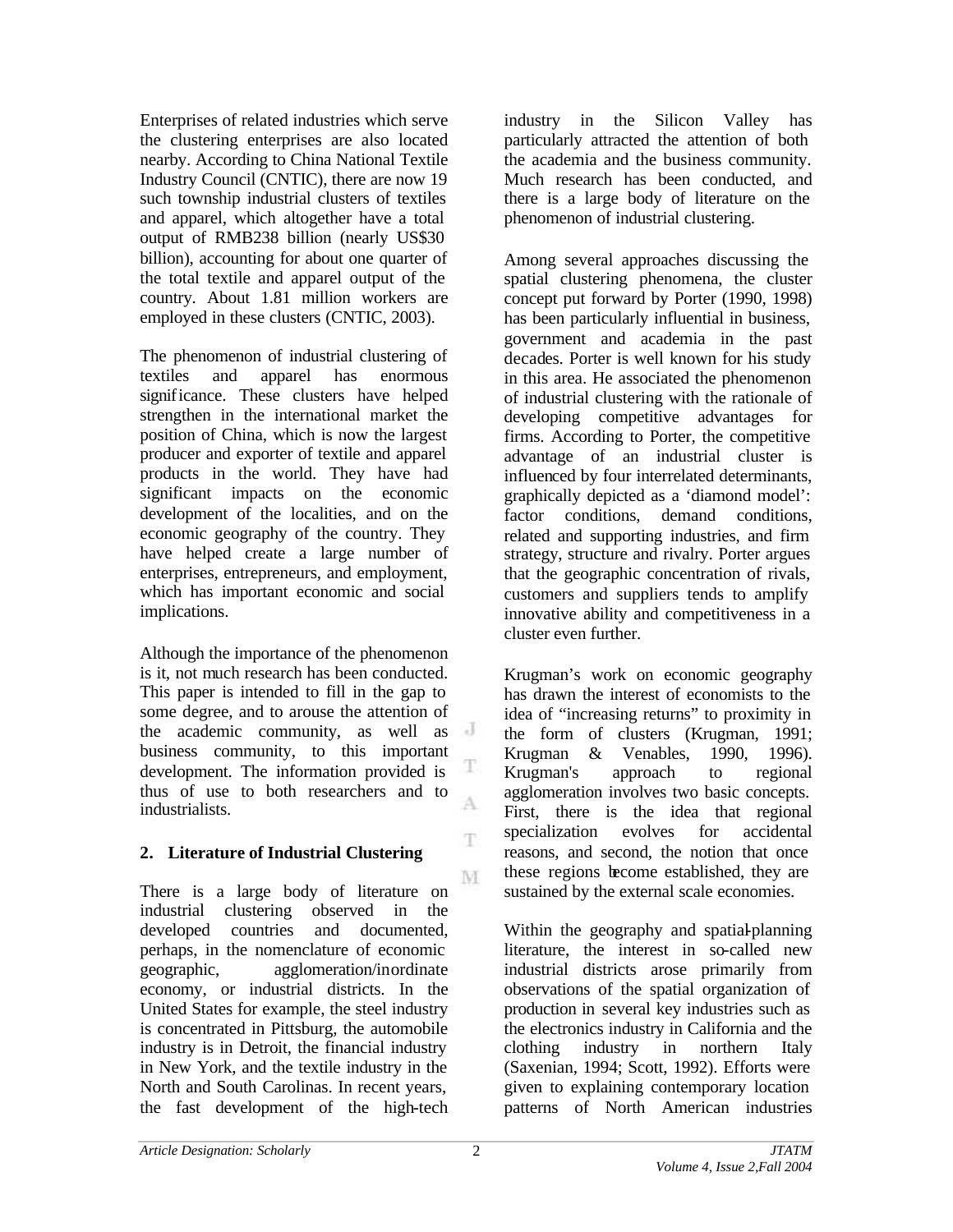(Storper, 1995; Storper & Salais, 1997). It was stressed that some newly industrialized areas were characterized by vertically disintegrated production networks based on highly flexible and specialized firms that colocated in order to minimize transaction costs. In recent years, Silicon Valley as a cluster for some high tech industries has attracted particular attention of researchers. According to their studies, enterprises in a cluster enjoy external economies of scale by easy access to supply of materials, skilled labor, service, and information on technology and market. They also dynamically benefit from the competitive environment. In addition, industrial clustering stimulates creation of new enterprises, resulting in creation of new jobs. Not only is industrial clustering advantageous for individual enterprises, it also helps improve competitiveness of the industry as a whole. These findings provide insight into the development of industrial clustering, and also have impact on research in this field.

Jacobs and DeMan (1996), Doeringer and Terikla (1995) and Rosenfeld (1996, 1997) presented more in-depth interpretations and definitions of industry clusters, and discussed the related implications for new industry development. Further they generally focused on the geographic and spatial proximity that facilitate social Ŧ interaction and inter-firm cooperation as key А beneficial features that characterized the dynamics of clustered firms. In industrial T clusters, firms draw on core competencies and knowledge flow among the existing firms in the clusters and thus are encouraged for better competitiveness (Gilder, 1989; Storper & Salais, 1997).

In the last decade, the emphasis of spatial clustering theory has shifted from transaction costs towards an increased interest in knowledge spill-over and other interdependencies. Some of the most prominent empirical studies include the work on the British motor industry (Pinch & Henry, 1997), the work on high-tech SMEs

located in Oxford and Cambridge (Keeble et al., 1999), and the work on Silicon Valley and Route 128 (Saxenian, 1994). These studies share a concern with tracing the mechanisms by which knowledge is generated and circulated within localized production systems. Paci and Usai (2000) explored the spatial distribution of innovative activity in Europe; the results indicated spatial and sectoral specialization of innovative and productive activities was significantly and positively correlated.

Most of the studies on industrial clustering have been conducted for and in the developed countries. However, industrial clustering also exists in the developing countries, especially in some Asian and South American countries, and has attracted the attention of some researchers (Porter, 1998). It has been noted that some of the industrial clusters of the developing countries grew in urban areas, while some others were the result of industrialization of the countryside; some were formed by themselves, while others were formed under the auspices of the government policies. While lacking the dynamic vigor and quality as those in the developed countries, these clusters nevertheless enhance the competitiveness of the countries. Many times these industrial clusters are export oriented. The extent to which these exportoriented clusters in the developing countries can achieve industrial upgrading objectives and positive developmental outcomes depends on the way in which firms in these clusters become incorporated into global chains.

## **3. Industry Clusters of Textiles and Apparel in China**

Industrial clustering is a new phenomenon in China. Only a few research started to pay attention to it in the 1990s. Wang (2001) described the development of some clusters in the coastal regions of China, and discussed their characteristics, including their localized network. He particularly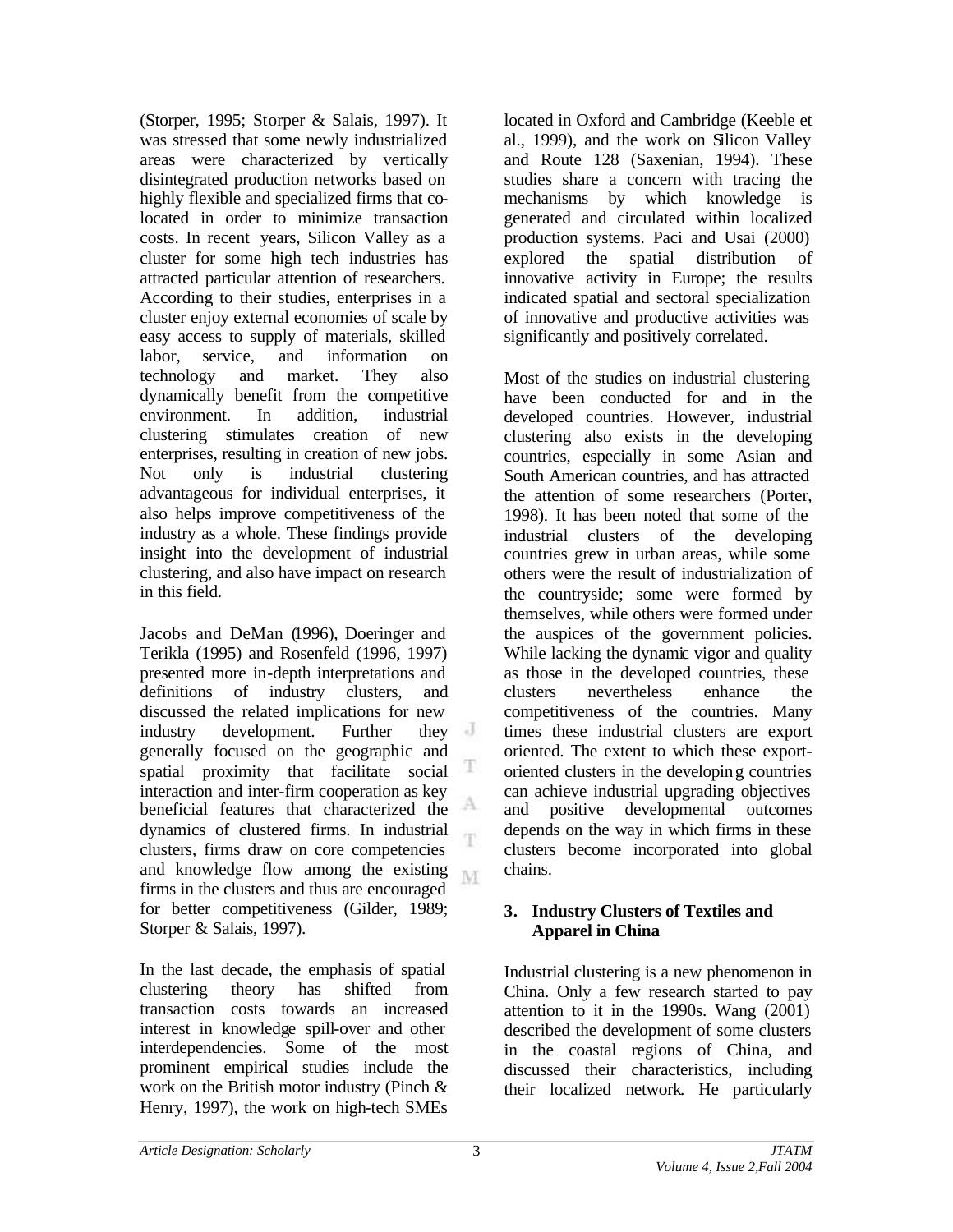examined the impact of accidental factor on the formation of clusters, and pointed out that the strength of the impact depended on the congruence of the sector choice, brought about by the accidental factor, with the natural advantages of the region and the rightness of the policy decision of the local government. Thus, the importance of government was emphasized.

The textile and apparel industry is one of the pillars of China's economy, accounting for 9.6% of China's total industrial output and 13.7% of its total industrial workforce in 2001 (Zhang, 2002). Historically, the geographical distribution of the industry was not even. For example, textile plants used to be concentrated in three coastal cities, Shanghai, Qingdao and Tianjin. After the foundation of the new China, under the system of planned economy the government dispersed the industry to more cities, where many textile plants were located. While these could be regarded as clusters in a sense, in most cases the textile industry was only one of the industries of these relatively large cities. These could not be compared to the current clusters of the textile and apparel industry, which have emerged in recent years and are the focus of this paper. In these new clusters the textile and apparel industry accounts for much large percentage of the local economy, and many times is the only industry.

A The first tier of the clusters existed in the late 1970s and early 1980s, when China was T. first open to the outside world. Taking the advantages of proximity and low labor cost, many Hong Kong textile and apparel companies invested in Pearl River delta, and there appeared a few clusters of textile and apparel firms. These clusters grew fast, as new investments also came from Taiwan and other places, and many local entrepreneurs emerged as well. These clusters include Shenzhen (though later much diluted as it is now one of the largest cities in China), Dongguan (similar to Shenzhen but to a less degree), Humen,

Shaxi, and others.

Closely following this, the economy in Yangtze River delta developed fast and became very dynamic. Many enterprises of collective ownership and of private ownership established and grew very fast. Many of them were textile and apparel firms. It was typical that these firms clustered together. Several reasons account for their fast growth: First, the entry barrier to the textile and apparel industry was very low in terms of capital and technology. For example, at the beginning, only one manually operated device to knit socks or just a few sewing machines were needed. At the same time, there was almost endless supply of cheap labor, who were farmers eager to leave the land. As the enterprises expanded, some shrewd entrepreneurs lured technicians and skilled labors who were retired from state-owned enterprises to work for them. These firms were most located in towns. The government granted very flexible policies for the growth and operation of these firms. They were much less restricted by the clumsy rules and regulations than the state-owned enterprises, for example, they did not have to offer the so called iron-bowl to their employees, and they had no burden of payments to retired employees. On the other hand, these firms were very sensitive and responsive to market changes. Thus, they were very competitive. Second, at that time China was just about to come out of the planned economy when there was insufficient supply of almost everything. Thus, there was never a lack of strong demand for such consumer goods as textiles and apparel. Along with this, little marketing and marketing skills were needed to sell the products. Third, as these firms were started by farmer-entrepreneurs in towns and even villages, they set examples and became models to others. Many times the latter just followed the footprints of the pioneers, starting with the same methods, making the same products, and selling in the same market. As villagers often belong to the same family, they did not view each other as competitors, and helped each other

J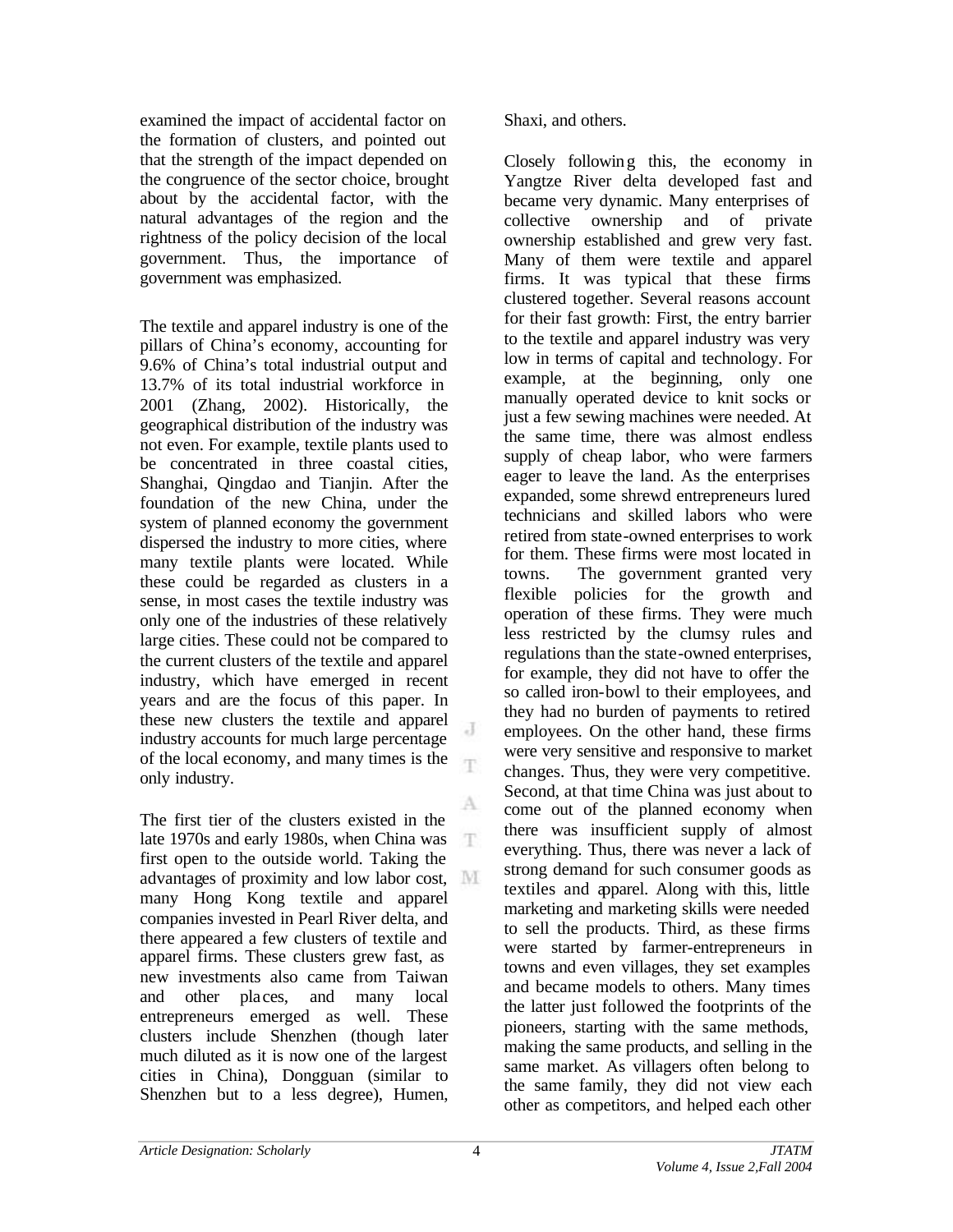in terms of capital, technique, and even customers through the strong sense of kinship.

These firms were the seeds of the industrial clusters of textiles and apparel. Now most of the clusters still distributed in the two areas: Pearl River delta and Yangtze River delta. The former is Guangdong province, and the latter Zhejiang province and southern part of Jiangsu province. These happen to be the most advanced regions in China, in coastal area, with the best infrastructure in information, communication, and transportation. As a matter of fact, most of the clusters are located either beside a highway or very close to a port. They are also very close to major cities, particularly Hong Kong, Guangzhou, and Shanghai.

Now according to CNTIC (2003), the most well-known industrial clusters of textiles and apparel in China can be categorized into three types, as shown in Table 1:

- 1. Textile industrial bases: These are medium sized cities, and a large percentage of their economy is textile/apparel based. There are 10 such bases, including Dongguan, Kaiping, Zhongshan (all in Guangdong province), Haining, Shaoxing, Xiaoshan (all in Zhejiang province), Changshu, Jiangyin, Zhangjiagong (all in Jiangsu province), and Haicheng (Liaoning province).
- 2. Cities with special features: These are small cities, mostly used to be county seats, and now are featured with one broad category of textile/apparel products. There are also 10 of them, as presented in the following table (Changshu of Jiangsu province is at the same time also an industrial base):

| Province | City             | Featured products   |
|----------|------------------|---------------------|
| Zhejiang | Pinghu           | Apparel for exports |
|          | Shengzhou        | Necktie             |
|          | Tiantai          | Filter cloth        |
|          | Yuhang           | Various fabrics     |
| Jiangsu  | Changshu         | Casual wear         |
|          | Jintan           | Apparel for exports |
| Shandong | Changyi          | Dying and printing  |
|          | T<br>Jimo        | Knitting            |
| Hebei    | Qinghe           | Cashmere            |
| Fujian   | $\sim$<br>Shishi | Casual wear         |
|          |                  |                     |

## **Table 1: Well Known Industry Clusters in China Provinces**

3. Towns with special features: These are all towns, and now featured with one category of textile/apparel products. These are the stars of the textile and apparel industrial clusters, and are the attention focus

of research, including this paper. There are 19 of them, and all are located in the three coastal provinces and the two deltas. These towns are presented in the following Table 2: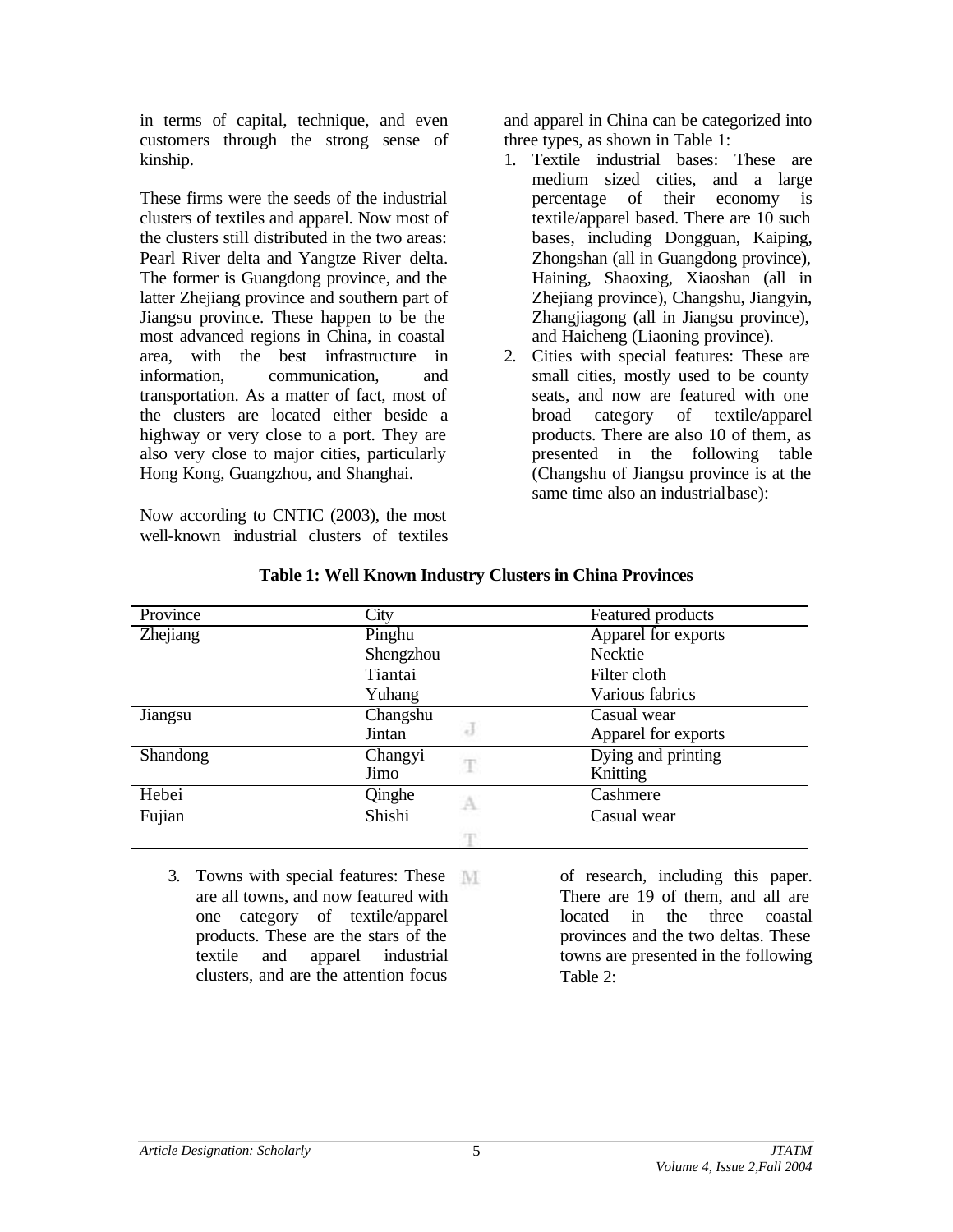| Province  | Town        | <b>Featured</b> products  |
|-----------|-------------|---------------------------|
| Guangdong | Dalang      | Wool sweater              |
|           | Humen       | Women's wear              |
|           | Shaxi       | Casual wear               |
|           | Xijiao      | Fabrics                   |
|           | Xintang     | Denim wear                |
|           | Yanbu       | Underwear                 |
|           | Zhangcha    | Knitting                  |
| Zhejiang  | Datang      | <b>Socks</b>              |
|           | Fengqiao    | <b>Shirts</b>             |
|           | Maqiao      | Knitting                  |
|           | Puyuan      | Sweater                   |
|           | Xucun       | Interior fabric           |
|           | Youchegang  | <b>Static flocking</b>    |
|           | Yaqian      | Man-made fiber            |
|           | Yangxunqiao | Warp-knitting             |
|           | Zhili       | Children's wear           |
| Jiangsu   | Hutang      | Weaving                   |
|           | Sanxing     | Embroidered home textiles |
|           | Shengze     | Silk/light fabric         |

**Table 2: Illustrative Town Localities Developing Cluster-Based Economies**

J By 2002, the total outputs of textiles and apparel of these 38 clusters amounted to T. RMB365 billion (about US\$45 billion). At present the structural development of the textile and apparel industry of China is characterized in two directions: one is a  $\mathbb T$ group of large companies based in large cities with capacity in marketing and M product development, often operating supply chain regionally even globally; the other is a number of clusters of many small and medium sized firms based in small cities and towns, with featured products and vigorous growth (CNTIC, 2003). Thus, industrial clustering has become one of the two wings of the development of the textile and apparel industry in China. This demonstrates the importance of the clusters.

## **4. Case Observation**

We conducted an industry survey in one industrial cluster, which is a town, called Shengze, located in Wujiang county of Jiangsu province in eastern China. While Shengze had an early history of silk production, it was primarily of agriculture before the late 1970s when China started economic reforms. At that time, the size of the town was about 4 square kilometers with a population of 30,000. Since then, the town has seen enormous growth and become one of the 19 towns with special features designated by CNTIC, and one of the most important textile clusters in China. The focus of Shengze is fabric manufacturing, primarily light weighted fabrics for lining of apparel. Now the size of the town has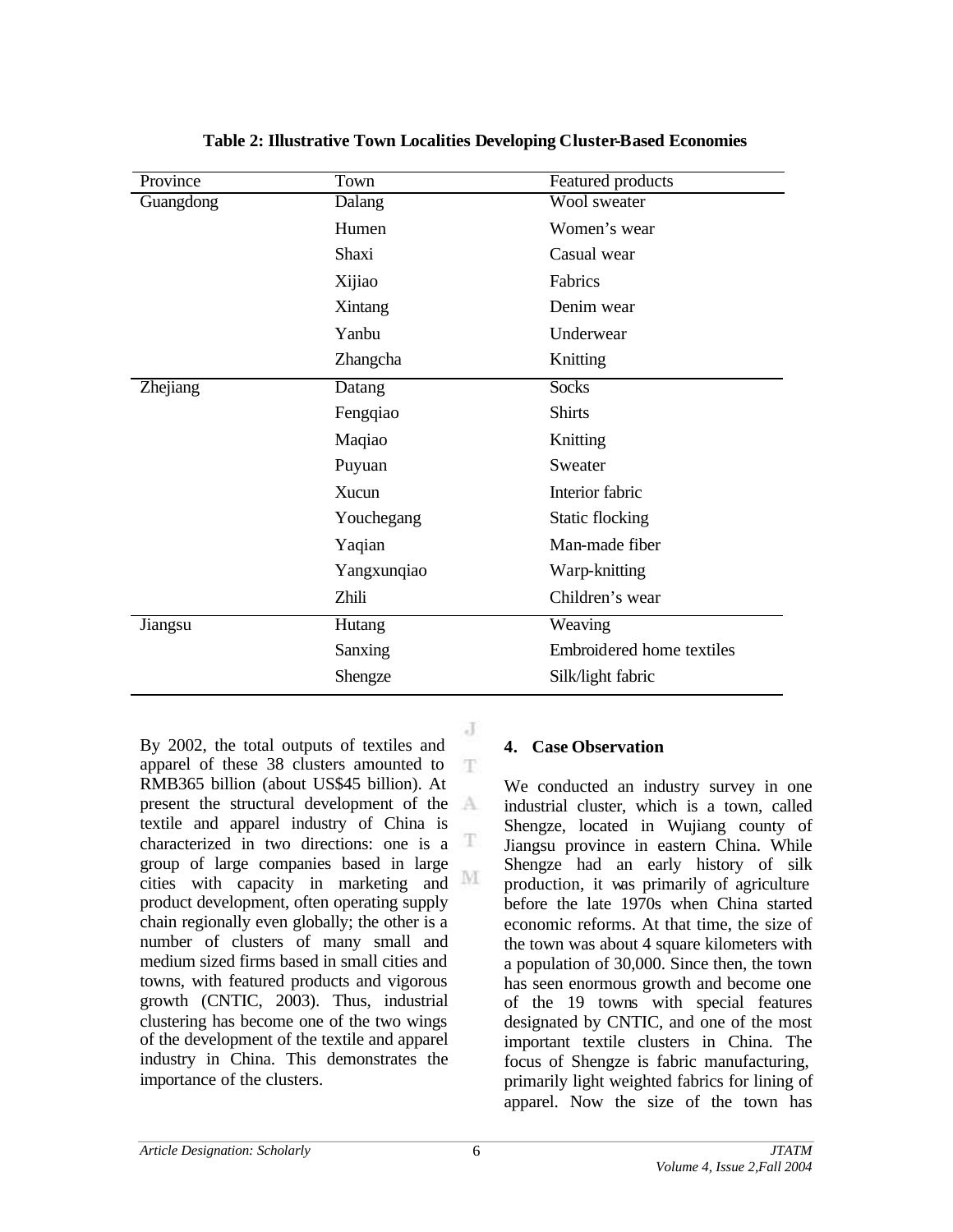expanded to 25 square kilometers with a population of nearly 200,000, most of them migrants from other parts of the country. There are about 1,100 factories, operating about 50,000 looms, all of which are of water-jet or air-jet. It is said to be one of the largest concentration of such looms. The total yearly output is about RMB20 billion (US\$2.5 billion). There are about 4,000 selling and buying offices located in the town. The business district of the town is full of such offices, which would impress any visitors to the town. And there is no sign of stopping of the fast growth.

This is a qualitative and exploratory study, and in-depth interviews with town officials and entrepreneurs were used to collect information about the industrial cluster. Altogether 3 town officials (Vice Party Secretary of the town, Director of The Town Government Office, and Director of The Town Development Office) and 8 entrepreneurs were interviewed by structured means. During the interviews, in addition to the current situation of the cluster, the history of development was also investigated. Emphases were paid to the following questions: how is the cluster formed; to what degree does township government play a role, and to what degree do market forces promote the clustering; what is the advantages of clustering to the  $\overline{A}$ locality and to the enterprises; what are the interactive relationship among the enterprises within the cluster; what is the relationship between the cluster and the external market system; how does the cluster Ŧ attract the servicing industries; and how does the clustering help the creation of new M enterprises and new jobs. These questions have profound policy and marketing implications. Some of the findings to these questions are presented in this paper, with a focus on the origin and growth of the cluster.

## 4.1. Historical Factors

In accordance with the literature (Krugman, 1986), the development of Shengze into a light-fabric cluster was accidental, but on the other hand quite natural with a historical reason. Located in southern China with warm climate, fertile land and abundant water from nearby rivers and lakes, Shengze had been one of the silk centers in China for hundreds of years. Historically, residents of Shengze were skillful in silk production, and many workshops and silk-related businesses were located in Shengze. Merchants from all over the country would flock to Shengze for silk. Thus, it could be regarded as a silk cluster even then. However, as planned economy was established and no private business was allowed to exist, the silk center was reduced to nothing and Shengze was no more than an ordinary agricultural town in China. This was for about 3 decades until the late 1970s. By then, economic reforms began, and town residents were allowed to start their own businesses. For a few of them, the natural choice was to enter the silk business, since this was something they were relatively familiar with and the local conditions were suitable for. This was the origin of the cluster.

As discussed above, the general environment at that time was very favorable for the development of textile and apparel clusters like Shengze. Businesses were very successful. The first wave of the entrepreneurs in the distribution channel was sensitive to catch the information, and came to Shengze for its silk. At that time, there was only one shabby hotel to accommodate these merchants. From there, however, it was like a snowball or atom reaction; more demand encouraged more supply, and more supply encouraged more demand. In this process, Shengze as both a production base and a distribution center grew very rapidly. More local residents joined, and more enterprises formed, and a cluster was in the forming.

## 4.2. The Role of the Local Authority

While the origin seemed to be natural and out of the plan of the local government, the government did play an important role in helping the cluster grow. Both government officials and entrepreneurs emphasized the importance of two measures taken by the local authority.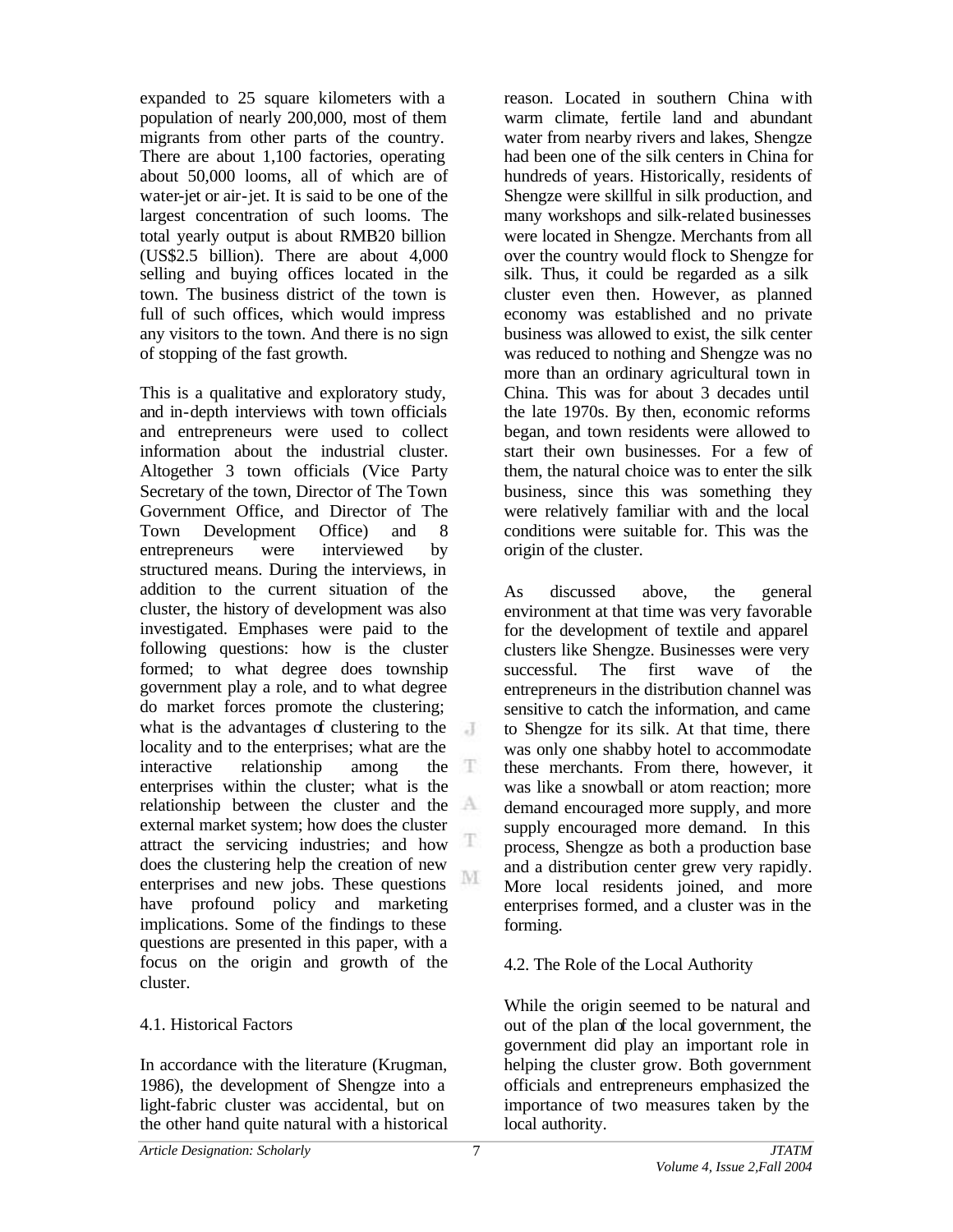The first one was the establishment of a market in its physical form. The Shengze government was sensitive to realize that the lack of a market had become the constraint on the development of the economic activities and a physical market was in demand. The government then financed and developed "The Oriental Silk Market", which was like a mart and leased to various trading firms. This provided a platform, and tremendously stimulated the growth of businesses both in demand and supply. Later when this was no longer sufficient to hold all of the buying and selling offices, a new district was developed, which eventually expanded into an area which holds thousands of selling and buying offices.

The other was the establishment of an industrial park, which is beside the provincial highway. The government provided the infrastructure in terms of road, water, electricity, and other basic conditions. This has created a good environment for manufacturing. While at the beginning, Shengze was only focused on silk production, very soon the enterprises broke the limits. As there was some similarity in technology between silk fabric and lightweight fabric, many of the firms expanded into the production of man-made fiber fabrics. Now even though Shengze is still known as a silk center, most of its looms are  $\Box$ engaged in weaving of lightweight fabrics. A

## 4.3. The Role of Individual Entrepreneurs

During our interviews, we were very impressed with those entrepreneurs of Shengze. Many of them are local residents and previously were farmers. They demonstrated enormous spirit of risk taking, creativity, and willingness to learn from the market. One young entrepreneur started as a security guard, borrowed a little money to enter the business, then set up a small factory of his own. Now this has been expanded into a company, and just the weaving branch of it has capacity of 220 water-jet looms and 120 air-jet looms. He also exhibited outstanding leadership in

organizing the local entrepreneurs to negotiate with Toyota of Japan. They collectively made the largest order ever in the world, 3,600 air-jet looms. In the process of his business expansion, he has helped numerous others to start their own business by loaning capital, sharing technology and market. These entrepreneurs help the development of Shengze as a cluster.

#### 4.4. The Development of the peripheral Industries

Shengze started with silk production. This was expanded into domestic trade of silk. Very soon light-weight fabric manufacturing began to develop. This further promoted the growth of trading. By then there seemed to be two wings of the town, one was enterprises of fabric manufacturing primarily clustered in the industrial park, one was the selling and buying offices of fabrics primarily clustered in the business district. As large amount of materials are needed, many yarn suppliers are attracted to come and set selling offices in Shengze. One of our interviewees was the owner of a trading company, headquartered in Hong Kong. The company imports man-made fibers from abroad, and sells these fibers to fabric weavers through its selling office here. Textile machine companies, both domestic and foreign, also set up offices in Shengze to sell machines and machine parts, and to provide services to the fabric manufacturers. It is said that none of the plants would keep any spare parts. If a belt is broken, even at midnight, a new one can be ordered and delivered in less than 20 minutes. These have significantly lowered the production costs, and are part of the external economies of the industrial clusters. As Shengze has become a fabric center, showrooms and selling offices of other fabrics, such as denim, are also set up in Shengze.

## 4.5. Workforce Supply

As the cluster grows and enterprises mushroom, large labor supply is needed. In this process the former agriculture town was totally transformed. Most of the land was

T.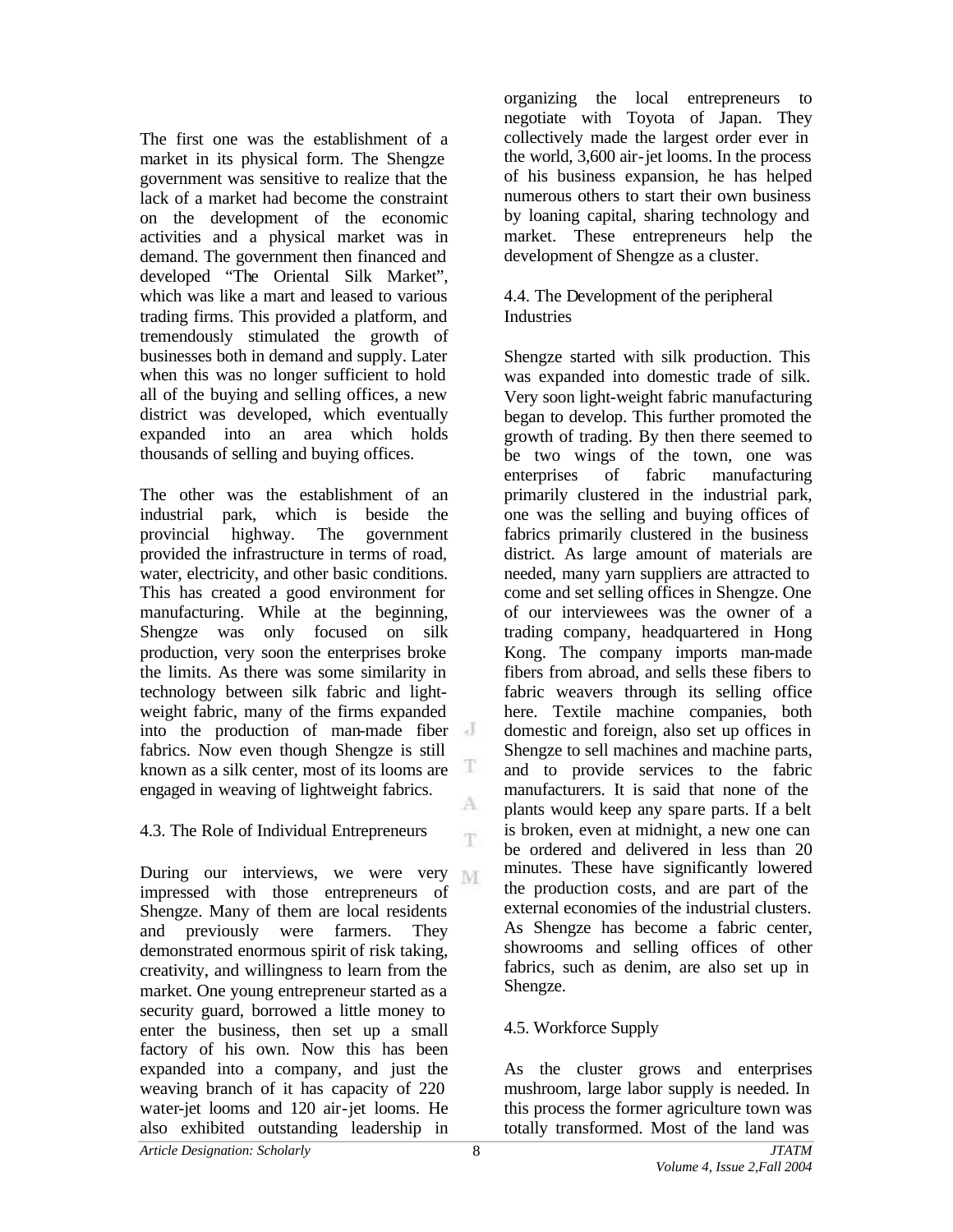turned into industrial uses, and all farmers are now employed in manufacturing. As the population of Shengze enlarges several folds (from about 30,000 to 200,000) in the last two decades, many migrants are attracted to live and work here. Most of the people were peasants and come from other provinces. While the neighboring Anhui province, which is relatively backward in economic development, provides a large portion of the labor supply, many workers come from remote provinces. They have formed nearly endless supply of cheap labor, and made great contribution to the development of the cluster. A large proportion of the labor supply is uneducated and unskilled. As there are many operational jobs, the raw labor could be trained in a short period time and then be able to work. Thus, the cluster in return also makes direct contribution to employment and indirect contribution to economic development of the less advanced regions of the country. However, there is a shortage of skilled labor. Compared to other places, labor compensation is better, as an operator can make about RMB1,500 (about US\$180) per month. In other places, the prevalent wage rate is about RMB1,000 per month.

## **5. Conclusive Remarks**

In this paper, the development of industrial  $\overline{a}$ clustering of textiles and apparel in China is 江 investigated. As a result of economic reforms and development, some characteristics of the textile and apparel industrial clusters are described. One T particular cluster, Shengze which is famous for its silk and light-weight fabric, is used as M a case to exemplify the growth of clusters. The empirical factors taken into account the cluster performance include the historical and natural origin, the role of the local government, the role of entrepreneurs, the development of supporting industries, and the supply of labor. During the past two decades in the process of development, the cluster not only grows in terms of quantity (number and scale of enterprises) but also in terms of quality (equipment, products, variety, marketing, and management). In the early when Shengze started to take off,

factories used outdated facilities and equipment. Many of the machines used were those retired from state-owned plants. Over the years, as the enterprises grow, these machines have been gradually replaced by advanced ones. Now about 50,000 water-jet and air-jet looms are operating in Shengze, many of them are imported from abroad and are the most advanced models. Many of the companies in Shengze export fabric s to the international market. Not only do they receive order from abroad, some of them have set up offices in North America and Europe. They market their products initiatively, and obtain the most updated information on marketing and products. While most of the companies started as a family business, now many of them are managed professionally by University graduates with MBA and PhD. Many companies have well-established systems and met with international compliance standards and requirements, like ISO9000 certificates. Thus, many of the enterprises have changed from the old-fashioned township companies into modern corporation-type companies. It can be anticipated that these clusters will continue to contribute to the growth of the economy and industrial development of the country.

# **References**

- CNTIC (China National Textile Industry Council) (2003). Overview on China's textile industrial bases and cities (towns) with special features. China Textile Press.
- Doeringer, P. & Terikla, D. (1995). Business strategy and cross-industry clusters, Economic Development Quarterly, 9: 225-237.
- Gereffi, G. (1999). International trade and industrial upgrading in the apparel commodity chain. Journal of International Economics, 48: 37-70.
- Gilder, G. (1989). Microcosm. New York: Basic Books.
- Jacobs, D., & DeMan, A. (1996). Clusters, industrial policy and firm strategy: a menu approach. Technology Analysis and Strategic Management, 8(4), 425- 437.